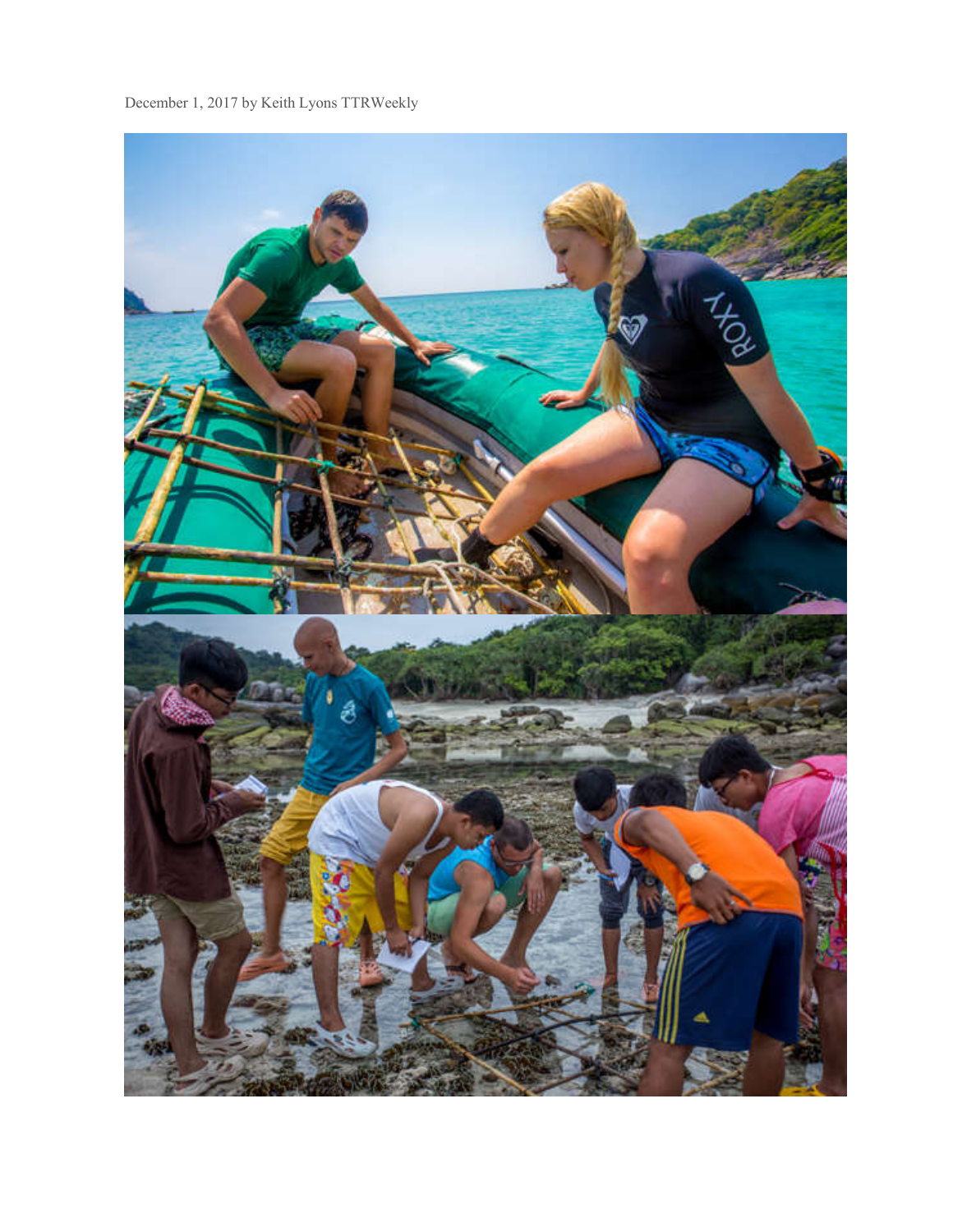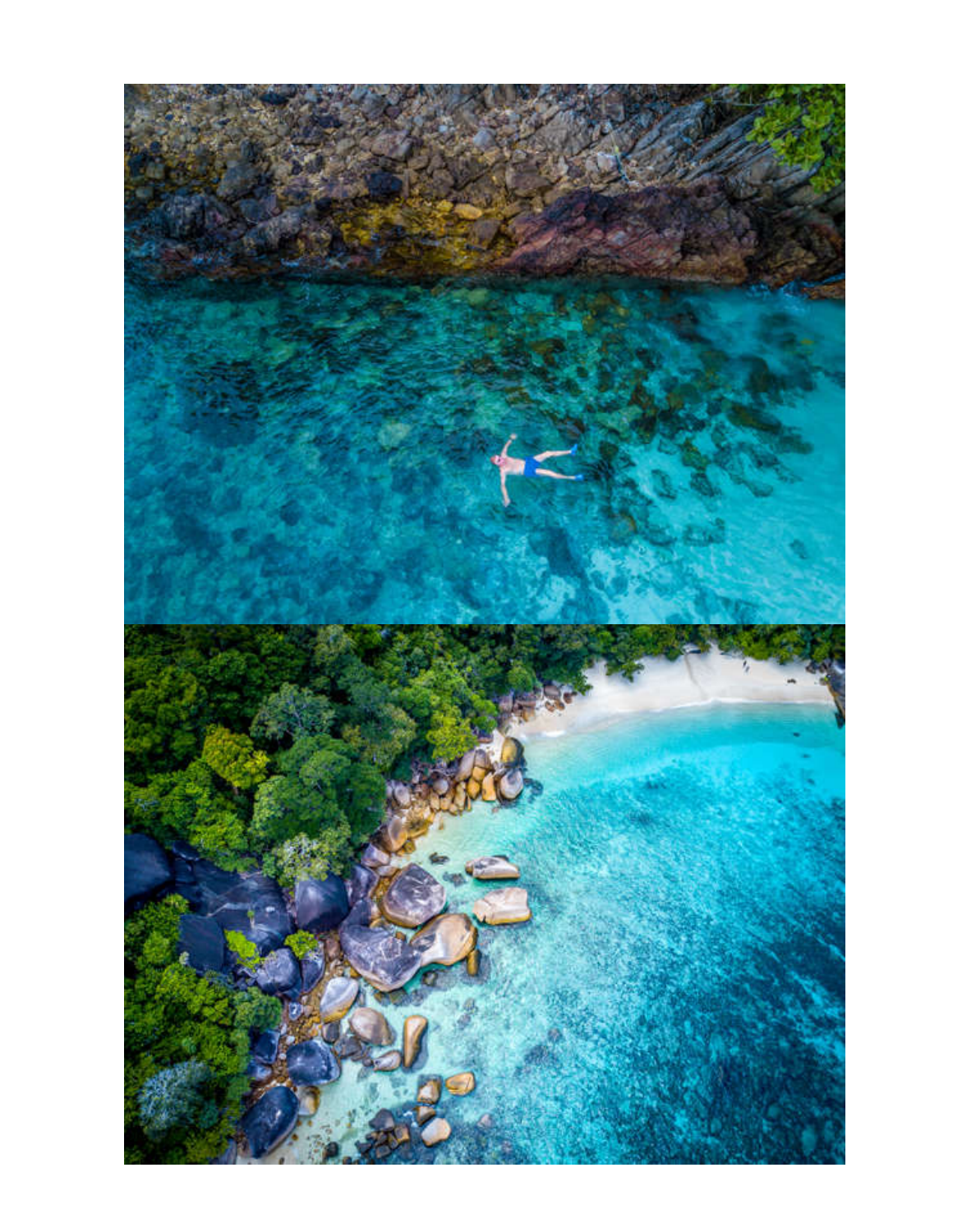MYEIK, Myanmar, 1 December 2017: Regarded as one of the last island paradises left on Earth, Mergui Archipelago is fast becoming one of the most sought-after new destinations in Asia.

Currently lacking any significant tourism infrastructure, the formerly off-limits region in the Andaman Sea only opened to pioneer tourism in 1997 after half a century of isolation, but next year it is poised for a flurry of development.

Scattered off the coast of southern Myanmar, over a larger area than Taiwan, Israel or Belgium, more than 800 islands make up the hidden archipelago stretching some 400km north to south.

"The Mergui Archipelago really is one of the few untouched places left," says Bjorn Burchard, of Moby Dick Tours (islandsafarimergui.com), who first visited the white-sand beaches and turquoise waters at the turn of the century. "Much of the archipelago is still unexplored. Some of the islands have never been set foot on. Few people know about the place, and because of the challenges of access, even fewer people visit."

He likens the islands to what Thailand was like three decades ago, and believes there's potential for sensible, sustainable eco-tourism through boat-based island-hopping safaris and small-scale island-bound tourism. "There is an opportunity here, but also a danger that without proper guidelines and management it quickly becomes spoilt like Phuket."

Up to recently, venturing into the archipelago was prohibitively expensive. Even now, exclusivity has a price tag. Official visitor fees, starting from US\$100,must be paid with crisp, new US dollar bills to the Myanmar government.

The access difficulties, sensitivities policing the Thai-Myanmar border and a clandestine smuggler economy have hindered development of the region, compared to nearby Thailand's Phuket, Similan islands and Koh Phi Phi. For five decades, not even Burmese could venture into the archipelago. But over the last 20 years, dive boats from Phuket and Ranong have been able to visit the western dive spots, with names like Black Rock and Shark Cave becoming legend among scuba divers.

Chartered boats have taken groups on sport fishing safaris, but in recent years commercial fisheries have overfished much of the Andaman Sea's warm waters, with trawling, long-line fishing and nightlight fishing using fluorescent lamps depleting many of the fish stocks, including the larger species such as sharks and rays. Most destructive has been dynamite fishing, with telltale rings in the coral reef from blasts reminders of the legacy of unregulated, illegal fishing. Pearl farms now line some bays.

Endeavouring to demonstrate the long-term value of tourism over fishing, and how marine-tourism can benefit not just visitors but also local fish stocks, Boulder Bay Eco-Resort (boulderasia.com) is supporting marine conservation efforts around one of the archipelago's most diverse islands. As well as striving to have a minimal footprint on land, staff have been combing the island's four beaches collecting plastics and garbage. But not all is shipped back to Kawthaung for recycling and safe disposal, as some will be used for making eco-building products, and discarded fishing equipment washed up on Boulder Island is being re-purposed as building blocks for an innovative coral reef restoration trial.